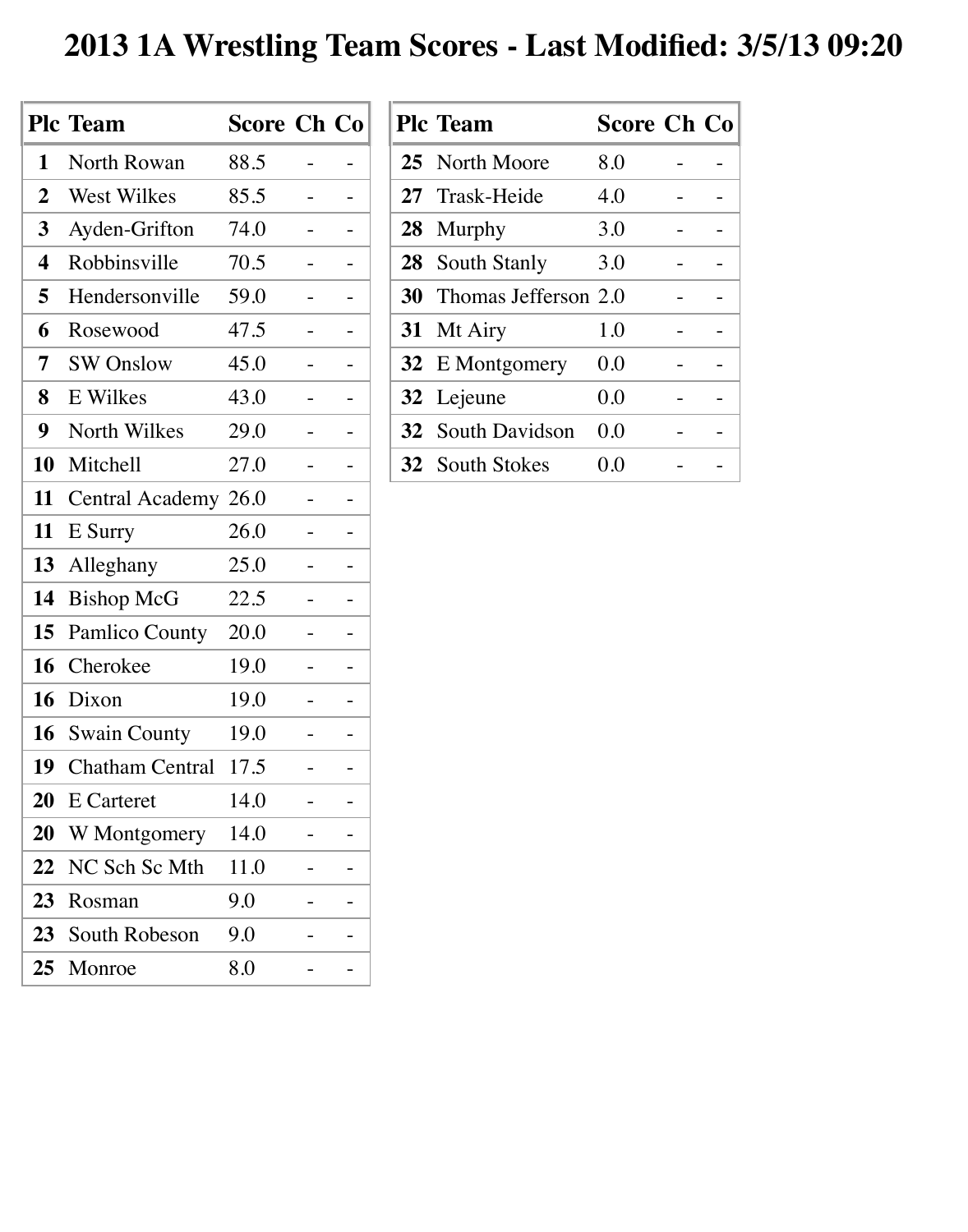## **2013 2A Wrestling Team Scores - Last Modified: 3/2/13 9:28 PM**

|                | <b>Plc Team</b>       | <b>Score Ch Co</b> |    |    |
|----------------|-----------------------|--------------------|----|----|
| 1              | Croatan               | 120.5              |    |    |
| $\overline{2}$ | Newton Conover 100.0  |                    |    |    |
| 3              | Piedmont              | 83.0               |    |    |
| 3              | Trinity               | 83.0               |    |    |
| 5              | <b>Bandys</b>         | 69.0               | Ξ. | Ξ. |
| 5              | Topsail               | 69.0               |    |    |
| 7              | North Surry           | 63.0               |    |    |
| 8              | Andrews-T.W.          | 50.0               |    |    |
| 9              | Carrboro              | 49.5               |    |    |
| 10             | North Pitt            | 49.0               |    |    |
| 11             | North Henderson       | 46.5               |    |    |
| 11             | Wheatmore             | 46.5               |    |    |
| 13             | Pisgah                | 45.0               |    |    |
| 14             | Ashe County           | 37.5               |    |    |
| 15             | Cuthbertson           | 37.0               |    |    |
| 16             | <b>West Lincoln</b>   | 35.5               |    |    |
| 17             | Chase                 | 34.0               |    |    |
| 18             | Owen                  | 32.0               |    |    |
| 19             | West Caldwell         | 30.0               |    |    |
| 20             | <b>Wilkes Central</b> | 29.5               |    |    |
| 21             | South Iredell         | 29.0               |    |    |
| 21             | <b>Surry Central</b>  | 29.0               |    |    |
| 21             | <b>West Davidson</b>  | 29.0               |    |    |
| 24             | Estrn Randolph        | 28.0               |    |    |
| 24             | First Flight          | 28.0               |    |    |

|                 | <b>Plc Team</b>           | <b>Score Ch Co</b> |   |
|-----------------|---------------------------|--------------------|---|
| 26              | Thomasville               | 27.0               |   |
| 27              | C Davidson                | 26.0               |   |
| 27              | Cor Holders               | 26.0               | - |
| 29              | <b>Bartlett Yancey</b>    | 25.5               |   |
| 30              | E Lincoln                 | 25.0               |   |
| 31              | Madison                   | 24.0               |   |
| 32 <sub>2</sub> | Beddingfield              | 21.0               |   |
| <b>33</b>       | Northside                 | 18.0               |   |
| 34              | <b>Bunker Hill</b>        | 17.0               |   |
| 34              | Cedar Ridge               | 17.0               |   |
| 34              | E Rutherford              | 17.0               |   |
| 37              | Northwood                 | 16.0               |   |
| 37              | Swansboro                 | 16.0               |   |
| 39              | Carver                    | 15.0               |   |
| <b>39</b>       | E Burke                   | 15.0               |   |
| <b>39</b>       | Forbush                   | 15.0               |   |
| 42              | NorthEstrn                | 12.5               |   |
|                 | 43 Farmville Central 10.5 |                    |   |
| 44              | South Granville           | 8.0                |   |
| 45              | Lexington                 | 7.0                |   |
| 46              | Dur Sch of Arts           | 6.0                |   |
| 46              | Starmount                 | 6.0                |   |
| 48              | North Brunswick 5.0       |                    |   |
|                 | 48 Salisbury              | 5.0                |   |
| 50              | <b>Bunn</b>               | 4.0                |   |
|                 |                           |                    |   |

|    | <b>Plc Team</b>          | <b>Score Ch Co</b> |  |
|----|--------------------------|--------------------|--|
| 50 | <b>Granville Central</b> | 4.0                |  |
| 50 | Holmes                   | 4.0                |  |
| 50 | Randleman                | 4.0                |  |
| 54 | Pasquotank               | 3.0                |  |
| 55 | Maiden                   | 2.0                |  |
| 56 | Graham                   | 1.0                |  |
| 56 | Providence Grove 1.0     |                    |  |
| 58 | <b>Atkins</b>            | 0.0                |  |
| 58 | E Davidson               | 0.0                |  |
| 58 | Greene Central           | 0.0                |  |
| 58 | Lincolnton               | 0.0                |  |
| 58 | Polk County              | 0.0                |  |
| 58 | Reidsville Senior        | 0.0                |  |
| 58 | <b>St. Pauls</b>         | 0.0                |  |
| 58 | Tarboro                  | 0.0                |  |
| 58 | <b>West Stokes</b>       | 0.0                |  |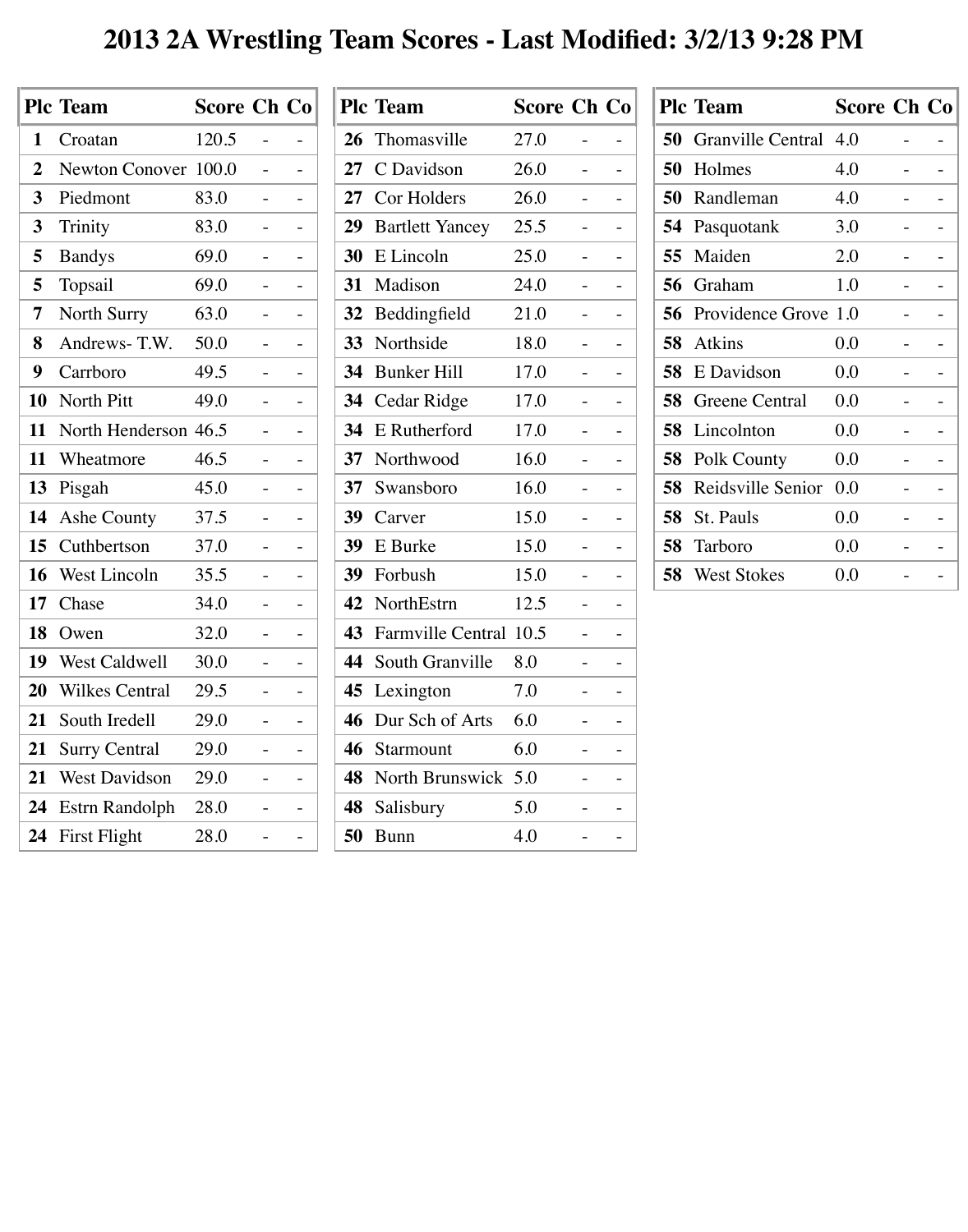## **2013 3A Wrestling Team Scores - Last Modified: 3/2/13 11:05 PM**

|                | <b>Plc Team</b>          | Score Ch Co |                          |                               |           | <b>Plc Team</b>          | Score Ch Co |                          |                                    | <b>Plc Team</b>                |     | Score Ch Co                               | <b>Plc Team</b>             |     | <b>Score Ch Co</b>                                                                                                                                   |
|----------------|--------------------------|-------------|--------------------------|-------------------------------|-----------|--------------------------|-------------|--------------------------|------------------------------------|--------------------------------|-----|-------------------------------------------|-----------------------------|-----|------------------------------------------------------------------------------------------------------------------------------------------------------|
|                | 1 Orange                 | 106.5       | $\sim$                   | $\equiv$                      |           | 25 Burns                 | 22.0        | $\blacksquare$           | $\sim$                             | 51 Aycock                      | 8.0 | $\equiv$<br>$\sim$                        | <b>74</b> Marvin Ridge 0.0  |     | $\sim$                                                                                                                                               |
| $\overline{2}$ | Robinson                 | 98.0        | $\blacksquare$           | $\sim$                        |           | 25 Charlotte Catholic    | 22.0        | $\equiv$                 | $\sim$                             | 51 N Guilford                  | 8.0 | $\sim$ .<br>$\sim$                        | 74 McMichael                | 0.0 | $\sim$                                                                                                                                               |
| $3^{\circ}$    | <b>North Gaston</b>      | 86.5        | $\sim$                   | $\sim$                        |           | 25 Forestview            | 22.0        | $\blacksquare$           | $\sim$                             | <b>51</b> Southern Nash        | 8.0 | $\frac{1}{2}$<br>$\sim$                   | <b>74</b> Northern Nash 0.0 |     | $\frac{1}{2}$ , $\frac{1}{2}$ , $\frac{1}{2}$ , $\frac{1}{2}$ , $\frac{1}{2}$                                                                        |
|                | 4 St. Stephens           | 78.0        | ÷.                       | $\sim$                        |           | 25 Hunter Huss           | 22.0        | $\bar{\phantom{a}}$      | $\overline{\phantom{a}}$           | 54 Tuscola                     | 7.0 | $\sim$<br>$\sim$                          | <b>74</b> South Central 0.0 |     | $\equiv$ .                                                                                                                                           |
| 5 <sup>5</sup> | <b>Union Pines</b>       | 65.0        | $\sim$                   | $\sim$                        |           | 30 Freedom               | 21.0        | $\bar{\phantom{a}}$      | $\sim$                             | 55 Chapel Hill                 | 5.0 | $\sim$ $-$<br>$\sim$                      | 74 Webb                     | 0.0 | $\frac{1}{2} \left( \frac{1}{2} \right) \left( \frac{1}{2} \right) \left( \frac{1}{2} \right) \left( \frac{1}{2} \right) \left( \frac{1}{2} \right)$ |
|                | <b>6</b> Asheboro        | 53.0        | $\blacksquare$           | $\sim$                        |           | 31 Havelock              | 20.0        | $\bar{\phantom{a}}$      | $\sim$                             | 55 RS-Central                  | 5.0 | $\rightarrow$<br>$\sim$                   | <b>74</b> West Craven       | 0.0 |                                                                                                                                                      |
|                | 7 Enka                   | 51.5        | $\equiv$                 | $\sim$                        |           | 31 Morehead              | 20.0        | $\bar{\phantom{a}}$      | $\sim$                             | <b>57</b> Grays Creek          | 4.0 | $\equiv$<br>$\sim$                        |                             |     |                                                                                                                                                      |
| 8              | Carson                   | 38.0        | ÷.                       | $\sim$                        |           | 33 Western Alamance 19.0 |             | $\equiv$                 | $\equiv$                           | 58 Crest                       | 3.0 | $\equiv$<br>$\sim$                        |                             |     |                                                                                                                                                      |
| 8              | <b>Central Cabarrus</b>  | 38.0        | $\equiv$                 | $\sim$                        |           | 34 Parkwood              | 18.0        | $\sim$                   | $\sim$                             | <b>58</b> E Alamance           | 3.0 | $\sim$<br>$\sim$                          |                             |     |                                                                                                                                                      |
|                | 10 East Rowan            | 37.0        | $\sim$                   | $\sim$                        |           | 35 Washington            | 17.0        | $\overline{a}$           | $\sim$                             | 58 Westover                    | 3.0 | $\frac{1}{2}$<br>$\sim$                   |                             |     |                                                                                                                                                      |
|                | 11 SW Randolph           | 36.0        | $\sim$                   | $\sim$                        |           | 35 West Henderson        | 17.0        | $\blacksquare$           | $\overline{\phantom{a}}$           | 58 White Oak                   | 3.0 | $\equiv$<br>$\sim$                        |                             |     |                                                                                                                                                      |
|                | 12 Fred T Foard          | 34.0        | $\equiv$                 | $\overline{\phantom{a}}$      |           | 37 S Vance               | 16.0        | $\overline{a}$           | $\sim$                             | 62 Cox Mill                    | 2.0 | $\equiv$<br>$\sim$                        |                             |     |                                                                                                                                                      |
|                | 12 Rocky Mount           | 34.0        |                          | $\overline{\phantom{a}}$      |           | 37 Western Harnett       | 16.0        | $\sim$                   | $\overline{\phantom{a}}$           | 62 East Henderson              | 2.0 |                                           |                             |     |                                                                                                                                                      |
|                | 12 South Rowan           | 34.0        | $\overline{\phantom{a}}$ | $\sim$                        |           | 39 Brown-AL              | 14.0        | $\blacksquare$           | $\sim$                             | <b>62</b> Eastern Guilford 2.0 |     | $\sim$                                    |                             |     |                                                                                                                                                      |
|                | 12 West Carteret         | 34.0        | $\sim$                   | $\sim$                        | 39        | <b>Cardinal Gibbons</b>  | 14.0        | $\equiv$ .               | $\sim$                             | 62 North Buncombe 2.0          |     | $\frac{1}{2}$ and $\frac{1}{2}$<br>$\sim$ |                             |     |                                                                                                                                                      |
|                | 16 Currituck County 33.0 |             |                          | $\sim$                        | <b>39</b> | South Brunswick          | 14.0        | $\blacksquare$           | $\overline{\phantom{a}}$           | <b>62</b> NW Cabarrus          | 2.0 | $\overline{\phantom{a}}$<br>$\sim$        |                             |     |                                                                                                                                                      |
|                | 17 Mt Pleasant           | 32.5        |                          | $\sim$                        |           | 42 S Guilford            | 12.0        |                          | $\equiv$                           | 62 Weddington                  | 2.0 |                                           |                             |     |                                                                                                                                                      |
|                | 18 Jacksonville          | 31.0        | $\blacksquare$           | $\equiv$                      |           | 42 West Brunswick        | 12.0        | $\sim$                   | $\left\langle \cdot \right\rangle$ | 62 West Rowan                  | 2.0 | $\sim$<br>$\equiv$                        |                             |     |                                                                                                                                                      |
|                | 18 West Iredell          | 31.0        | $\blacksquare$           | $\equiv$                      |           | 44 D.H. Conley           | 11.0        | $\blacksquare$           | $\equiv$                           | 69 Eastern Wayne               | 1.0 | $\equiv$<br>$\sim$                        |                             |     |                                                                                                                                                      |
|                | 20 Cleveland             | 30.5        | $\blacksquare$           | $\left\langle -\right\rangle$ |           | <b>45</b> Douglas Byrd   | 10.0        | $\equiv$                 | $\rightarrow$                      | 69 Hertford County 1.0         |     | $\equiv$<br>$\overline{\phantom{a}}$      |                             |     |                                                                                                                                                      |
|                | 20 Hickory Ridge         | 30.5        | $\overline{\phantom{0}}$ | $\left\langle -\right\rangle$ |           | 45 Ledford               | 10.0        | $\overline{\phantom{a}}$ | $\equiv$                           | <b>69</b> Northern Vance       | 1.0 | $\equiv$<br>$\sim$                        |                             |     |                                                                                                                                                      |
|                | 22 North Iredell         | 30.0        | $\overline{\phantom{0}}$ | $\sim$                        |           | 45 NE Guilford           | 10.0        | $\overline{\phantom{a}}$ | $\left\langle \cdot \right\rangle$ | 69 Overhills                   | 1.0 | $\blacksquare$<br>$\sim$                  |                             |     |                                                                                                                                                      |
|                | 23 Kings Mountain        | 26.0        | $\equiv$                 | $\sim$                        |           | 45 Patton                | 10.0        | $\sim$                   | $\left\langle \cdot \right\rangle$ | 69 Southern Lee                | 1.0 | $\sim$<br>$\equiv$                        |                             |     |                                                                                                                                                      |
|                | 24 Concord               | 25.0        | $\blacksquare$           | $\equiv$                      |           | 45 South Point           | 10.0        | $\sim$                   | $\leftarrow$                       | 74 Fike                        | 0.0 | $\overline{\phantom{m}}$<br>$\sim$        |                             |     |                                                                                                                                                      |
|                | 25 Ashbrook              | 22.0        |                          | $\equiv$                      |           | 50 Asheville             | 9.0         |                          | $\equiv$                           | 74 Hunt                        | 0.0 | $\equiv$<br>$\sim$                        |                             |     |                                                                                                                                                      |